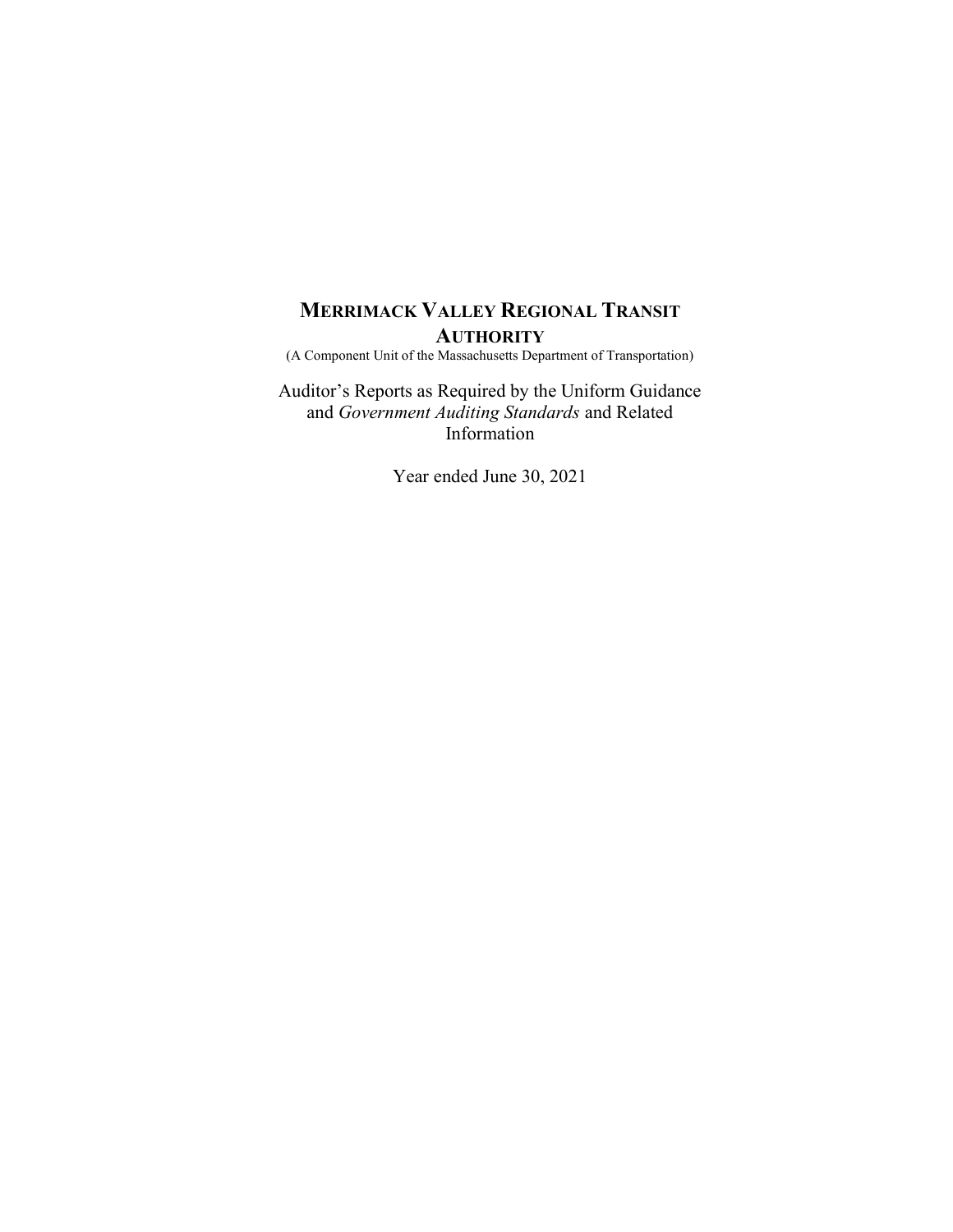(A Component Unit of the Massachusetts Department of Transportation)

Auditor's Reports as Required by the Uniform Guidance and Government Auditing Standards and Related Information

Year Ended June 30, 2021

# Table of Contents

Page **Page** 

# Uniform Guidance Single Audit Reports:

| Independent Auditor's Report on Compliance for Each Major Federal Program;<br>Report on Internal Control over Compliance; and Report on the Schedule of<br>Expenditures of Federal Awards Required by the Uniform Guidance | 1              |
|----------------------------------------------------------------------------------------------------------------------------------------------------------------------------------------------------------------------------|----------------|
|                                                                                                                                                                                                                            |                |
| Schedule of Expenditures of Federal Awards                                                                                                                                                                                 | $\overline{4}$ |
| Notes to Schedule of Expenditures of Federal Awards                                                                                                                                                                        | $5 - 6$        |
| Independent Auditor's Report on Internal Control over Financial Reporting<br>and on Compliance and Other Matters Based on an Audit of Financial                                                                            |                |
| Statements Performed in Accordance with Government Auditing Standards                                                                                                                                                      | $7 - 8$        |
| Schedule of Findings and Questioned Costs                                                                                                                                                                                  | 9              |
| Summary Schedule of Prior Audit Findings                                                                                                                                                                                   | 10             |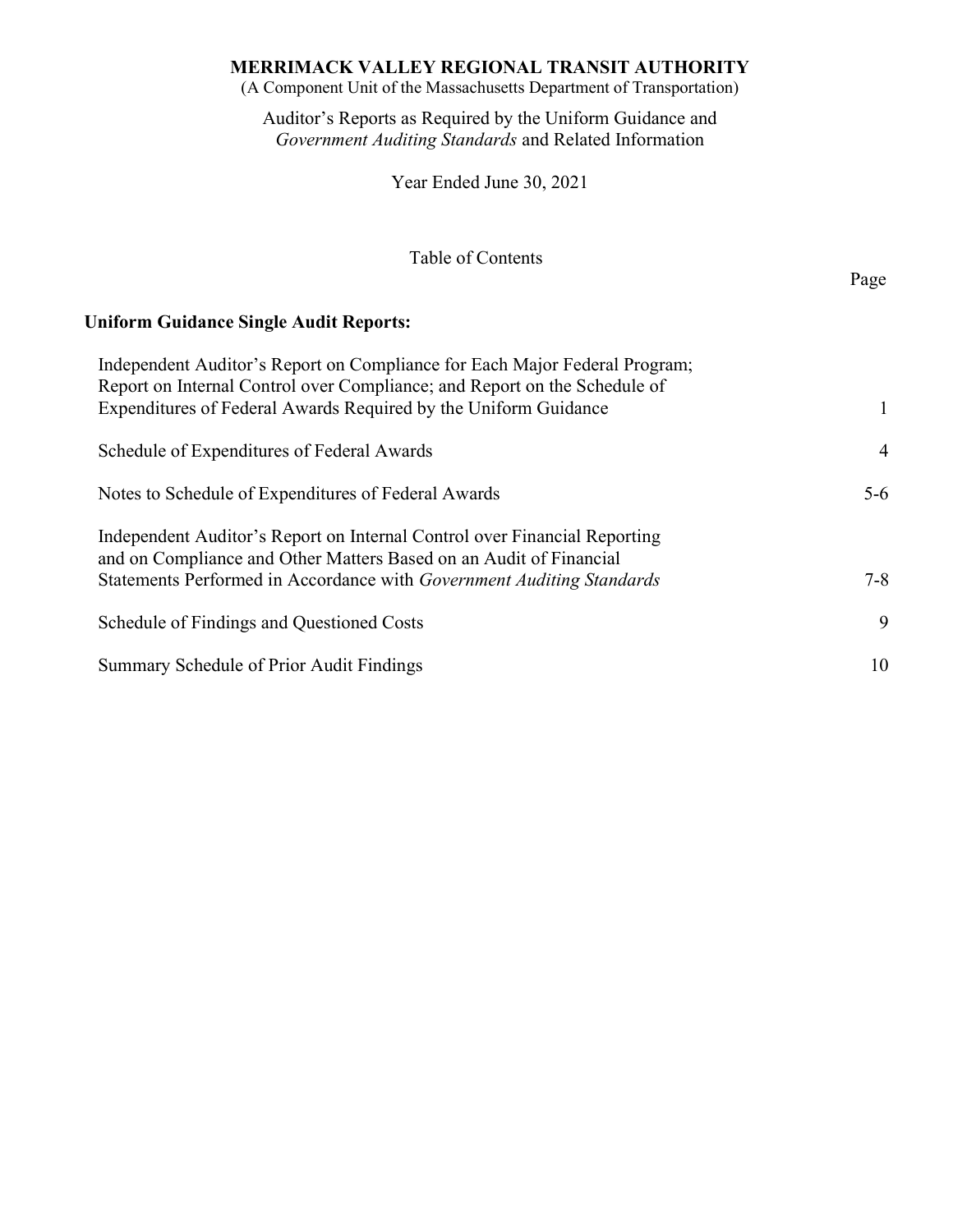# ROLAND P. LAMBALOT, P.C.

CERTIFIED PUBLIC ACCOUNTANTS 184 PLEASANT VALLEY ST. METHUEN, MA 01844 TELEPHONE (978) 691-0050 FAX (978) 691-0066

# INDEPENDENT AUDITOR'S REPORT ON COMPLIANCE FOR EACH MAJOR FEDERAL PROGRAM; REPORT ON INTERNAL CONTROL OVER COMPLIANCE; AND REPORT ON THE SCHEDULE OF EXPENDITURES OF FEDERAL AWARDS REQUIRED BY THE UNIFORM **GUIDANCE**

Advisory Board Merrimack Valley Regional Transit Authority

### Report on Compliance for Each Major federal program

We have audited Merrimack Valley Regional Transit Authority's (the Authority) compliance with the types of compliance requirements described in the OMB Compliance Supplement that could have a direct and material effect on each of the Authority's major federal programs for the year ended June 30, 2021. The Authority's major federal programs are identified in the summary of auditor's results section of the accompanying schedule of findings and questioned costs.

## Management's Responsibility

Management is responsible for compliance with federal statutes, regulations, and the terms and conditions of its federal awards applicable to its federal programs.

### Auditor's Responsibility

Our responsibility is to express an opinion on compliance for each of the Authority's major federal programs based on our audit of the types of compliance requirements referred to above. We conducted our audit of compliance in accordance with auditing standards generally accepted in the United States of America; the standards applicable to financial audits contained in Government Auditing Standards, issued by the Comptroller General of the United States, and the audit requirements of Title 2 U.S. Code of Federal Regulations Part 200, Uniform Administrative Requirements, Cost Principles, and Audit Requirements for Federal Awards (Uniform Guidance). Those standards and the Uniform Guidance require that we plan and perform the audit to obtain reasonable assurance about whether noncompliance with the types of compliance requirements referred to above that could have a direct and material effect on a major federal program occurred. An audit includes examining, on a test basis, evidence about the Authority's compliance with those requirements and performing such other procedures as we considered necessary in the circumstances.

We believe that our audit provides a reasonable basis for our opinion on compliance for each major federal program. However, our audit does not provide a legal determination of the Authority's compliance.

## Opinion on Each Major Federal Program

In our opinion, the Authority complied, in all material respects, with the types of compliance requirements referred to above that could have a direct and material effect on each of its major federal programs for the year ended June 30, 2021.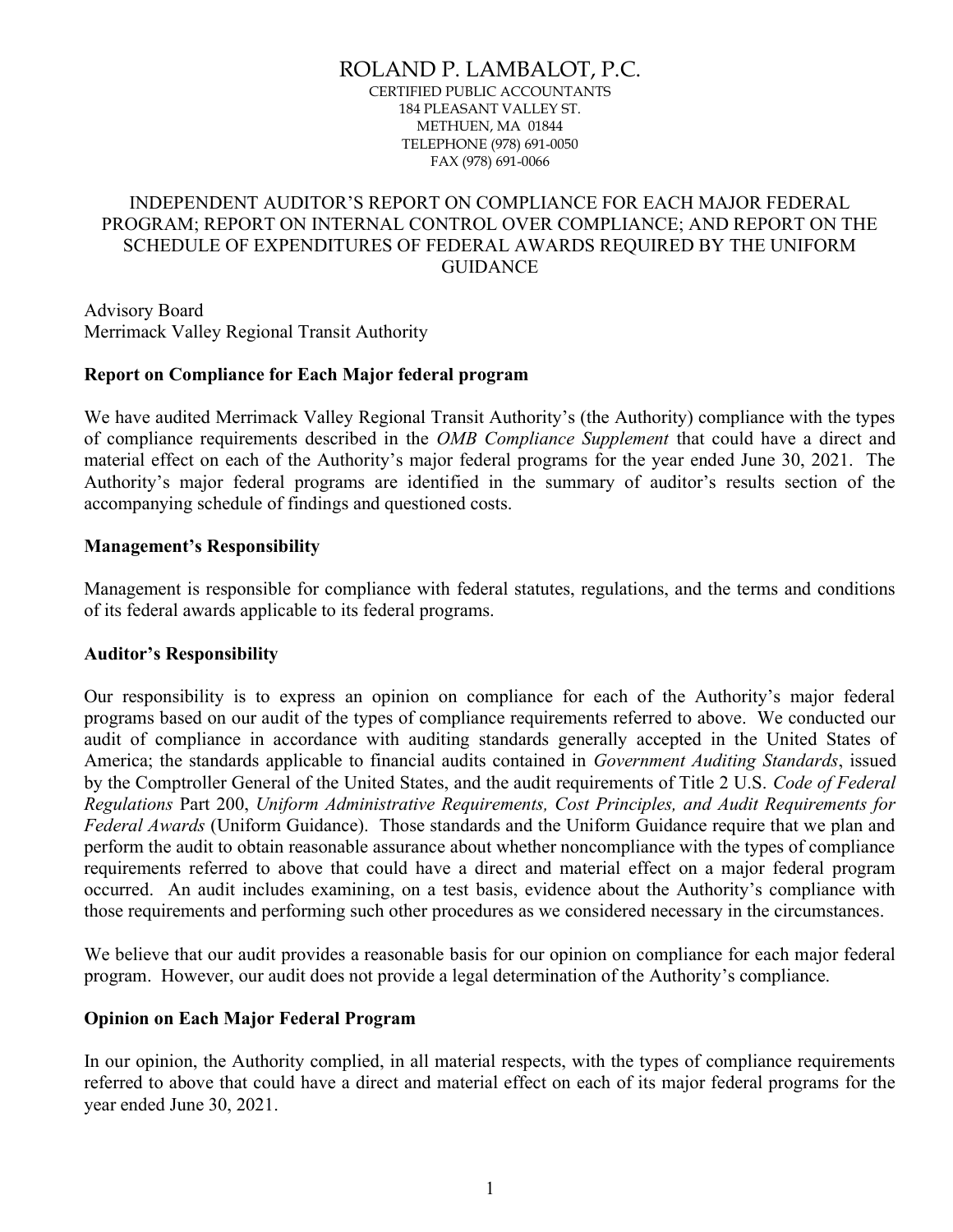# Report on Internal Control Over Compliance

Management of the Authority is responsible for establishing and maintaining effective internal control over compliance with the types of compliance requirements referred to above. In planning and performing our audit of compliance, we considered the Authority's internal control over compliance with the types of requirements that could have a direct and material effect on each major federal program to determine the auditing procedures that are appropriate in the circumstances for the purpose of expressing an opinion on compliance for each major federal program and to test and report on internal control over compliance in accordance with the Uniform Guidance, but not for the purpose of expressing an opinion on the effectiveness of internal control over compliance. Accordingly, we do not express an opinion on the effectiveness of the Authority's internal control over compliance.

A deficiency in internal control over compliance exists when the design or operation of a control over compliance does not allow management or employees, in the normal course of performing their assigned functions, to prevent or detect and correct, noncompliance with a type of compliance requirement of a federal program on a timely basis. A material weakness in internal control over compliance is a deficiency, or combination of deficiencies, in internal control over compliance, such that there is a reasonable possibility that material noncompliance with a type of compliance requirement of a federal program will not be prevented, or detected and corrected, on a timely basis. A significant deficiency in internal control over compliance is a deficiency, or a combination of deficiencies, in internal control over compliance with a type of compliance requirement of a federal program that is less severe than a material weakness in internal control over compliance, yet important enough to merit attention by those charged with governance.

Our consideration of the internal control over compliance was for the limited purpose described in the first paragraph of this section and was not designed to identify all deficiencies in internal control over compliance that might be material weaknesses or significant deficiencies. We did not identify any deficiencies in internal control over compliance that we consider to be a material weakness. However, material weaknesses may exist that have not been identified.

The purpose of this report on internal control over compliance is solely to describe the scope of our testing of internal control over compliance and the results of that testing based on the requirements of the Uniform Guidance. Accordingly, this report is not suitable for any other purpose.

## Report on Schedule of Expenditures of Federal Awards Required by the Uniform Guidance

We have audited the basic financial statements of the Authority as of and for the year ended June 30, 2021, and have issued our report thereon dated December 1, 2021, which contained an unmodified opinion on those financial statements. Our audit was conducted for the purpose of forming an opinion on the financial statements as a whole. The accompanying schedule of expenditures of federal awards is presented for purposes of additional analysis as required by the Uniform Guidance and is not a required part of the financial statements. Such information is the responsibility of management and was derived from and relates directly to the underlying accounting and other records used to prepare the basic financial statements. The information has been subjected to the auditing procedures applied in the audit of the financial statements and certain additional procedures, including comparing and reconciling such information directly to the underlying accounting and other records used to prepare the financial statements or to the financial statements themselves, and other additional procedures in accordance with auditing standards generally accepted in the United States of America. In our opinion, the schedule of expenditures of federal awards is fairly stated in all material respects in relation to the basic financial statements as a whole.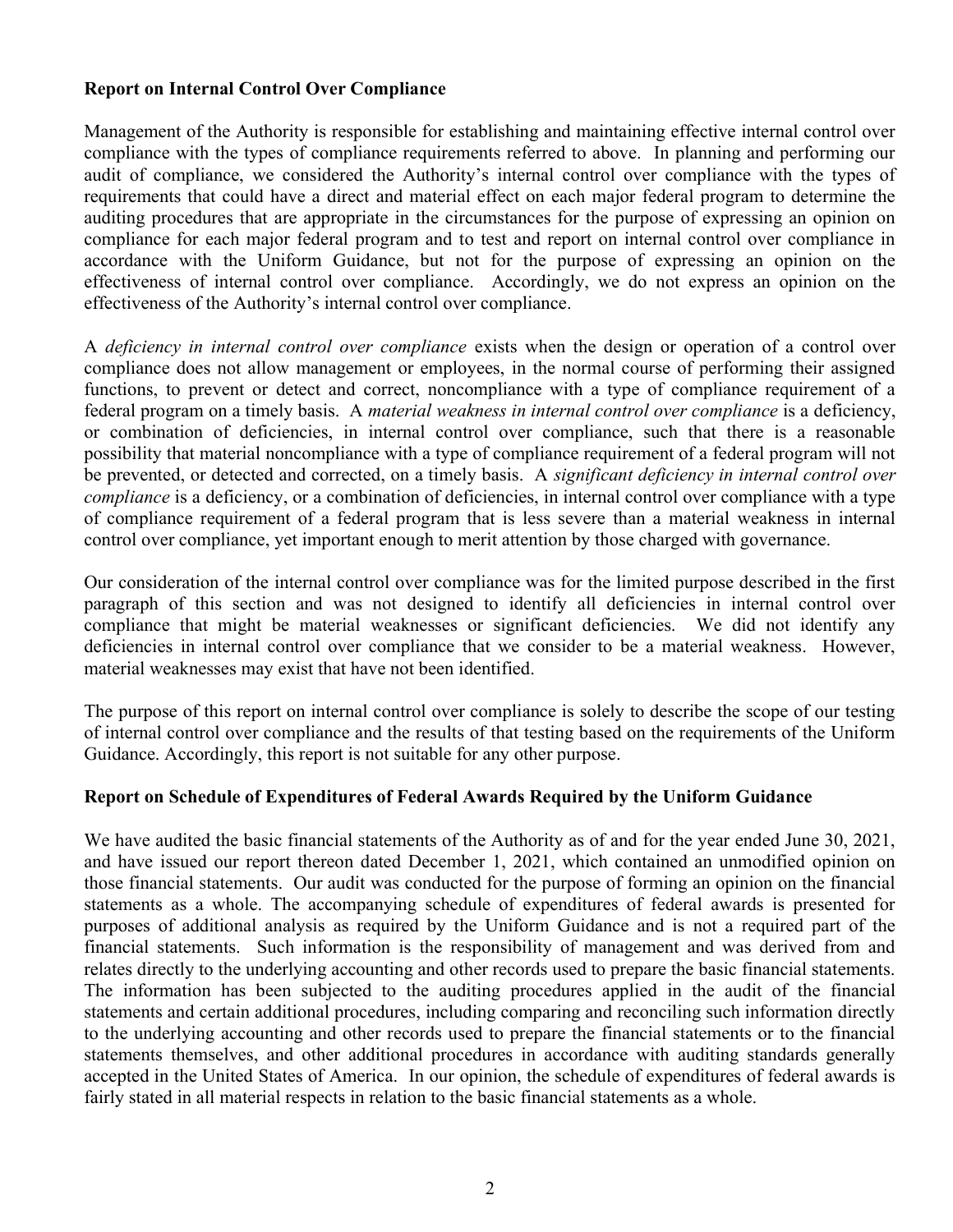Roland P. Lambalot, PC

Methuen, Massachusetts December 1, 2021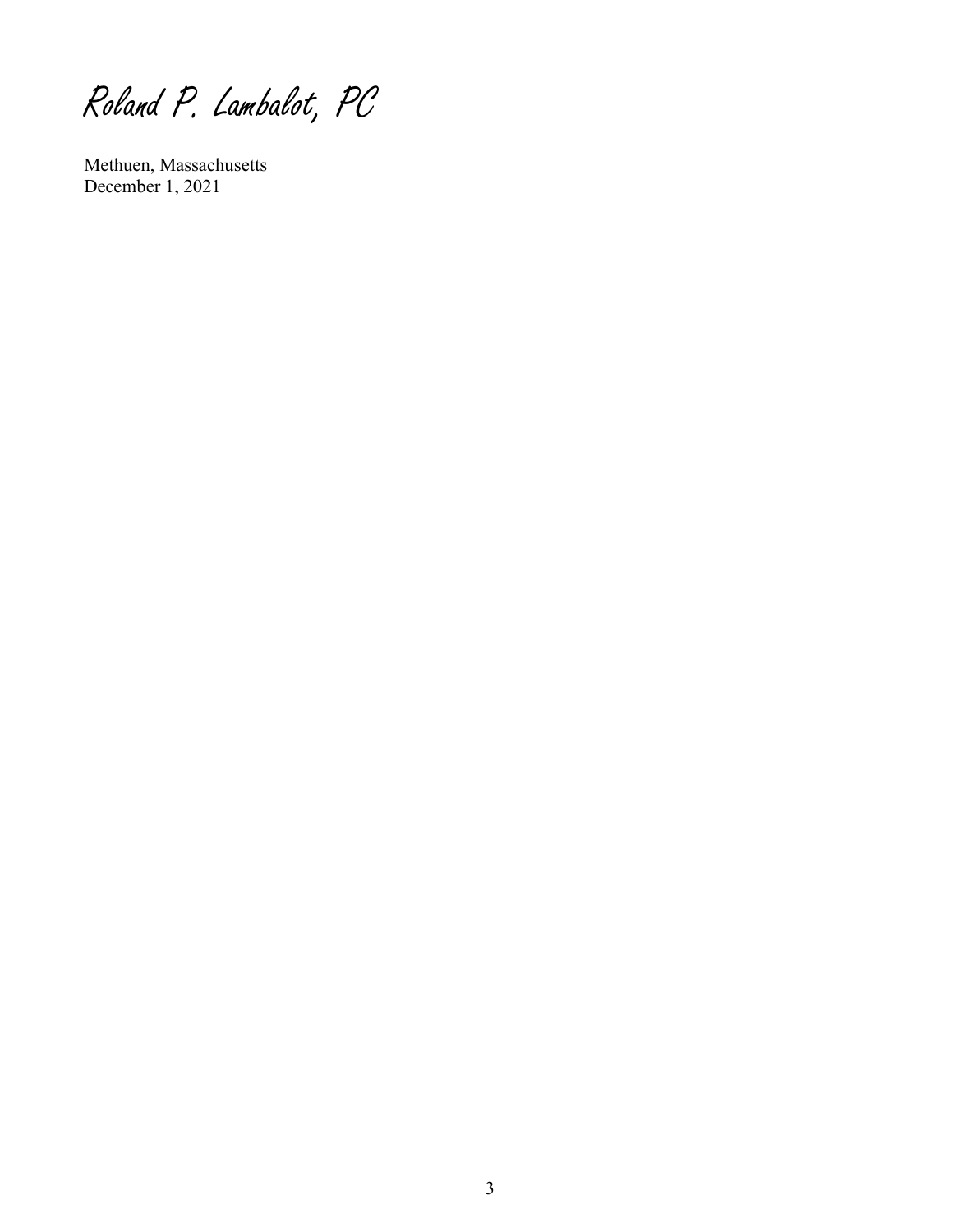| MERRIMACK VALLEY REGIONAL TRANSIT AUTHORITY<br>(A Component Unit of the Massachusetts Department of Transportation)<br>Schedule of Expenditures of Federal Awards<br>For the Year Ended June 30, 2021 |                                         |                                                        |                                                     |                                |  |
|-------------------------------------------------------------------------------------------------------------------------------------------------------------------------------------------------------|-----------------------------------------|--------------------------------------------------------|-----------------------------------------------------|--------------------------------|--|
|                                                                                                                                                                                                       |                                         |                                                        |                                                     |                                |  |
|                                                                                                                                                                                                       | Federal<br><b>CFDA</b><br><b>Number</b> | Pass-through<br>Entity<br>Identifying<br><b>Number</b> | <b>Passed</b><br>through to<br><b>Subrecipients</b> | Federal<br><b>Expenditures</b> |  |
| <b>U.S. Department of Transportation</b>                                                                                                                                                              |                                         |                                                        |                                                     |                                |  |
| <b>Federal Transit Cluster</b><br>Direct programs:                                                                                                                                                    |                                         |                                                        |                                                     |                                |  |
| Federal Transit - Formula Grants - Operating                                                                                                                                                          | 20.507                                  |                                                        | $\boldsymbol{\mathsf{S}}$                           | $\mathbb{S}$<br>443,733        |  |
| Federal Transit - Formula Grants - Capital                                                                                                                                                            | 20.507                                  |                                                        | 63,948                                              | 715,108                        |  |
| Federal Transit - Cares Act                                                                                                                                                                           | 20.507                                  |                                                        |                                                     | 4,006,362                      |  |
| Bus and Bus Facilities Formula and<br>Discretionary Programs                                                                                                                                          | 20.526                                  |                                                        |                                                     | 523,500                        |  |
| <b>Total Federal Transit Cluster</b>                                                                                                                                                                  |                                         |                                                        | 63,948                                              | 5,688,703                      |  |
| Total expenditures of federal awards                                                                                                                                                                  |                                         |                                                        | 63,948                                              | \$5,688,703                    |  |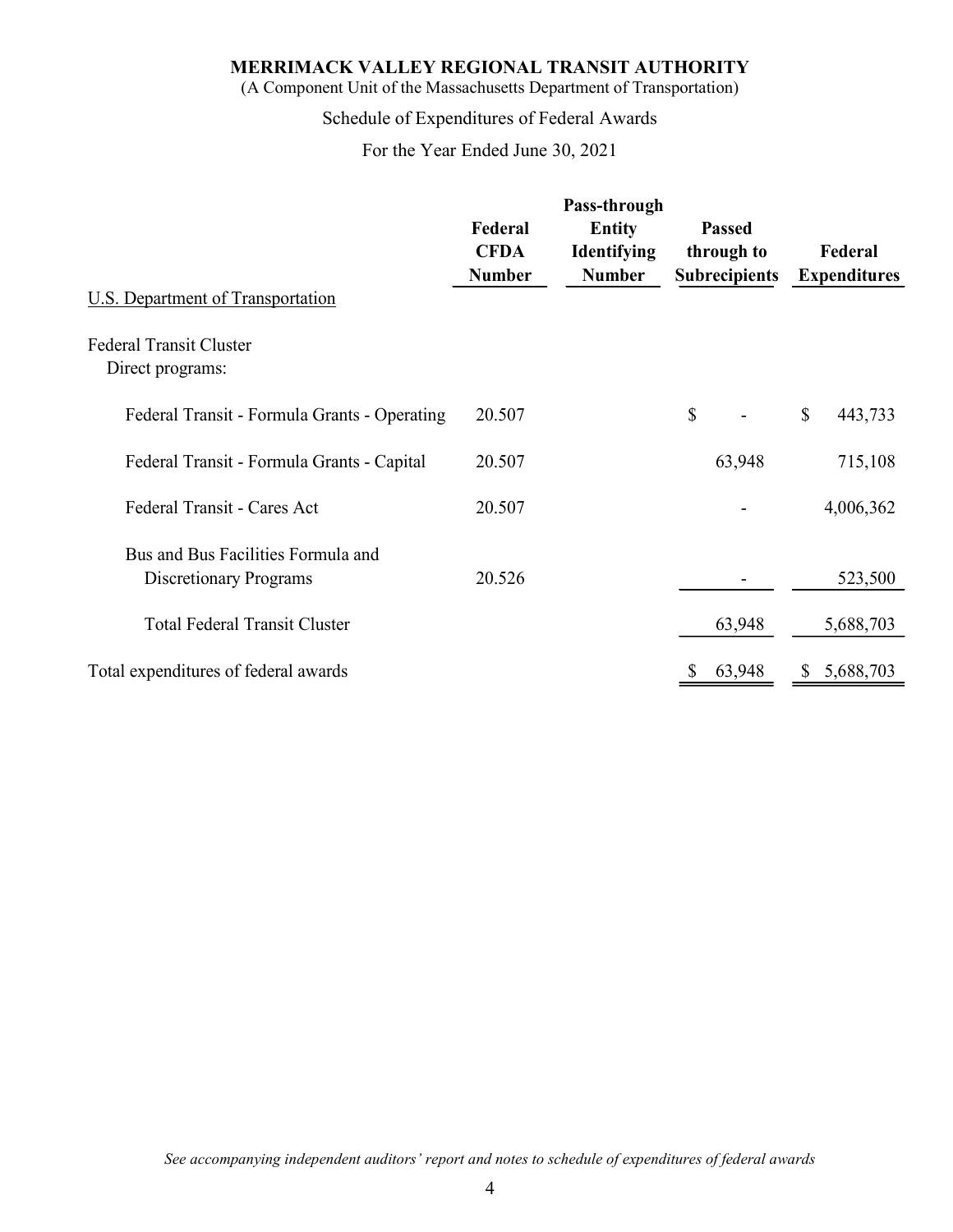(A Component Unit of the Massachusetts Department of Transportation)

Notes to Schedule of Expenditures of Federal Awards

For the Year Ended June 30, 2021

### Note 1 - Entity

The Merrimack Valley Regional Transit Authority (the Authority) is a component unit of Massachusetts Department of Transportation and political subdivision of the Commonwealth of Massachusetts (the Commonwealth) formed pursuant to Commonwealth law to, among other things, hold and manage mass transportation facilities and equipment, and to enter into agreements for its operation, construction and use.

### Note 2 - Basis of Presentation

The accompanying schedule of expenditures of federal awards (the schedule) has been prepared using the accrual basis of accounting and includes federal, state, and local expenditures. The schedule includes the federal award activity of the Authority under programs of the federal government for the year ended June 30, 2021. The information in this schedule is presented in accordance with the requirements of Title 2 U.S. Code of Federal Regulations Part 200, Uniform Administrative Requirements, Cost Principles, and Audit Requirements for Federal Awards (Uniform Guidance). Because the schedule presents only a selected portion of the operations of the Authority, it is not intended to and does not present the financial position, changes in net assets, or cash flows of the Authority.

Under its grant contracts with the federal government, the Authority is reimbursed for a fixed percentage of eligible project costs. The Authority funds the expenditures in excess of the federal share through funds received from the Commonwealth and local sources.

### Note 3 - Summary of Significant Accounting Policies

Expenditures reported on the schedule are reported on the accrual basis of accounting. Such expenditures are recognized following the cost principles contained in the Uniform Guidance, wherein certain types of expenditures are not allowable or are limited as to reimbursement. Negative amounts shown on the schedule represent adjustments or credits made in the normal course of business to amounts reported as expenditures in prior years.

### Note 4 – Indirect Cost Rates

The Authority has not elected to use the 10 percent *de minimis* indirect cost rate as allowed under the Uniform Guidance.

#### Note 5 - Approved Federal Grant Programs

The Authority's Federal Transit – Formula Grants for the year ended June 30, 2021 consisted primarily of capital grants under contracts with the Federal Transit Administration (FTA). These grants provide for the acquisition of land and equipment, the construction of service extensions, stations, and maintenance facilities, and the improvement of facilities and equipment.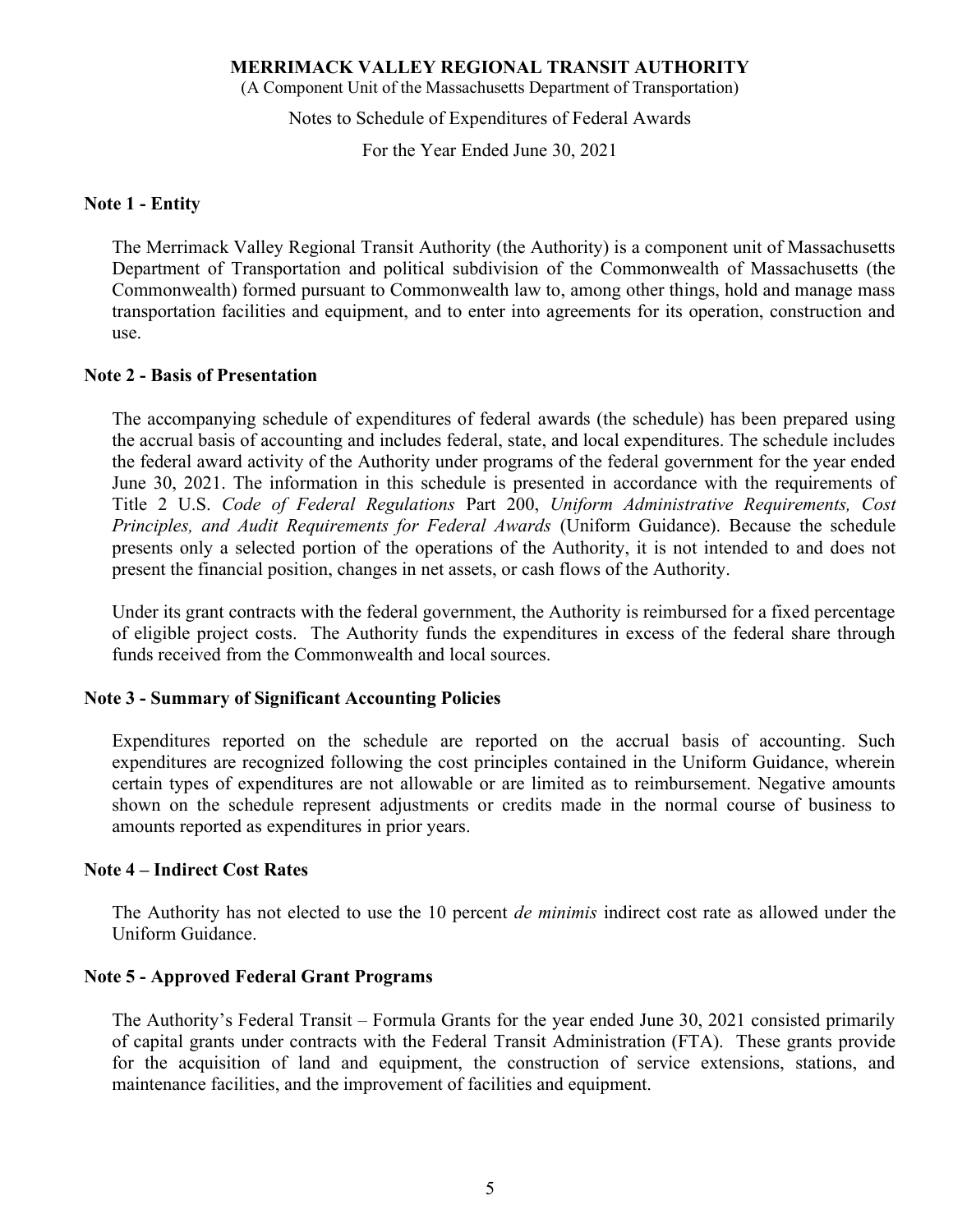(A Component Unit of the Massachusetts Department of Transportation)

Notes to Schedule of Expenditures of Federal Awards

For the Year Ended June 30, 2021

According to the terms of the FTA contracts, the Authority will be reimbursed from 80% to 100% of the allowable project costs as defined in the grant agreement. The terms of those federal grant contracts require the Authority to, in part, utilize the equipment and facilities for the purpose specified in the grant agreement, maintain these items in operation for a specified time period, which normally approximates the useful life of the equipment, and comply with the Equal Opportunity and Affirmative Action programs as required by the Fixing America's Surface Transportation (FAST) Act.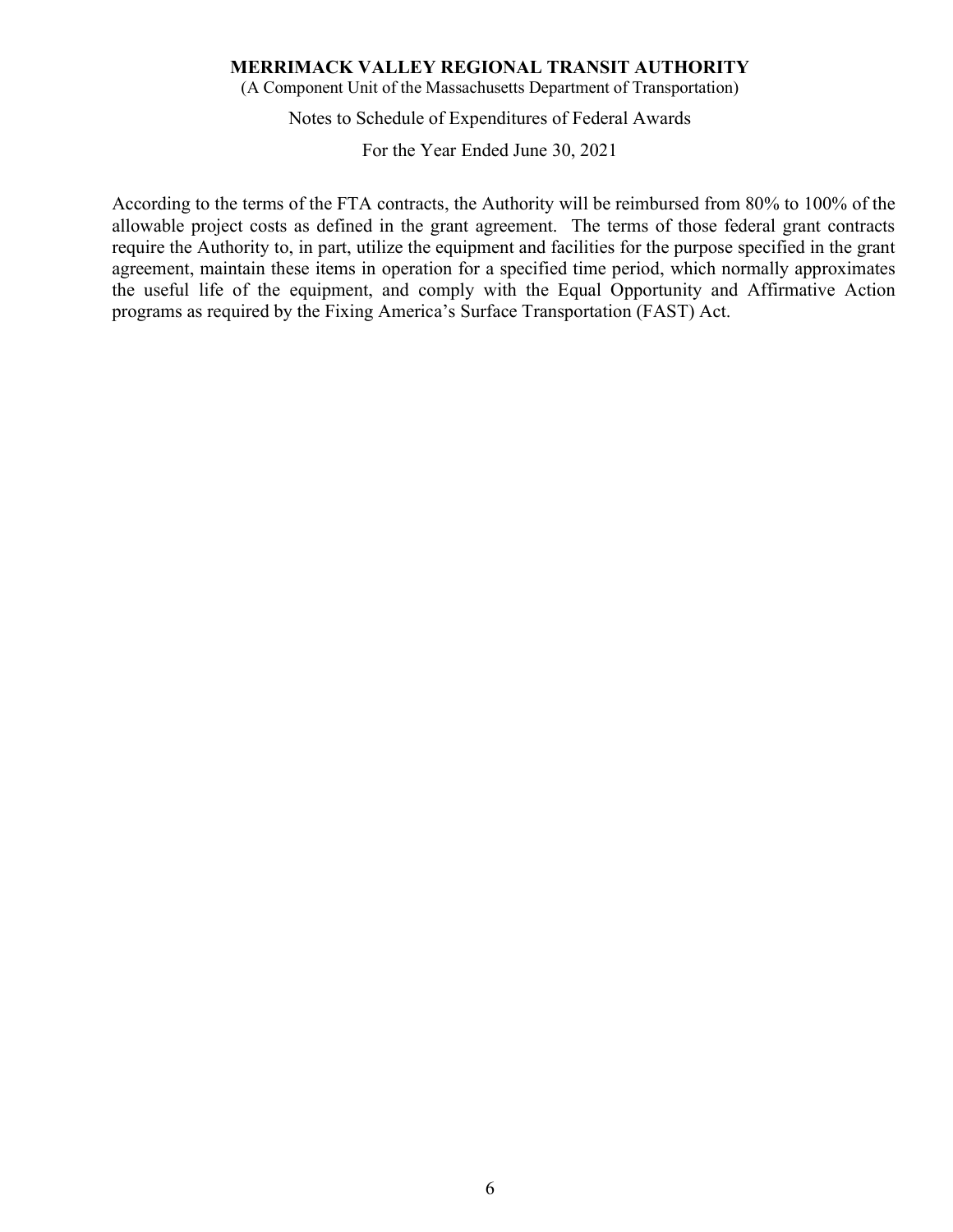#### ROLAND P. LAMBALOT, P.C. CERTIFIED PUBLIC ACCOUNTANTS 184 PLEASANT VALLEY ST. METHUEN, MA 01844 TELEPHONE (978) 691-0050 FAX (978) 691-0066

# INDEPENDENT AUDITOR'S REPORT ON INTERNAL CONTROL OVER FINANCIAL REPORTING AND ON COMPLIANCE AND OTHER MATTERS BASED ON AN AUDIT OF FINANCIAL STATEMENTS PERFORMED IN ACCORDANCE WITH GOVERNMENT AUDITING STANDARDS

Advisory Board Merrimack Valley Regional Transit Authority

We have audited, in accordance with auditing standards generally accepted in the United States of America and the standards applicable to financial audits contained in Government Auditing Standards, issued by the Comptroller General of the United States, the financial statements of the governmental activities, the business-type activities, and the aggregate remaining information of Merrimack Valley Regional Transit Authority (the Authority) as of and for the year ended June 30, 2021, and the related notes to the financial statements, which collectively comprise the Authority's basic financial statements, and have issued our report thereon dated December 1, 2021.

## Internal Control Over Financial Reporting

In planning and performing our audit of the financial statements, we considered the Authority's internal control over financial reporting (internal control) as a basis for designing the audit procedures that are appropriate in the circumstances for the purpose of expressing our opinions on the financial statements, but not for the purpose of expressing an opinion on the effectiveness of the Authority's internal control. Accordingly, we do not express an opinion on the effectiveness of the Authority's internal control.

A deficiency in internal controls exists when the design or operation of a control does not allow management or employees, in the normal course of performing their assigned functions, to prevent, or detect and correct, misstatements on a timely basis. A material weakness is a deficiency, or combination of deficiencies, in internal control such that there is a reasonable possibility that a material misstatement of the entity's financial statements will not be prevented or detected and corrected on a timely basis. A significant deficiency is a deficiency, or a combination of deficiencies, in internal control that is less severe than a material weakness, yet important enough to merit attention by those charged with governance.

Our consideration of the internal control was for the limited purpose described in the first paragraph of this section and was not designed to identify all deficiencies in internal control that might be material weaknesses or, significant deficiencies. Given these limitations, during our audit we did not identify any deficiencies in internal control that we consider to be material weaknesses. However, material weaknesses may exist that have not been identified.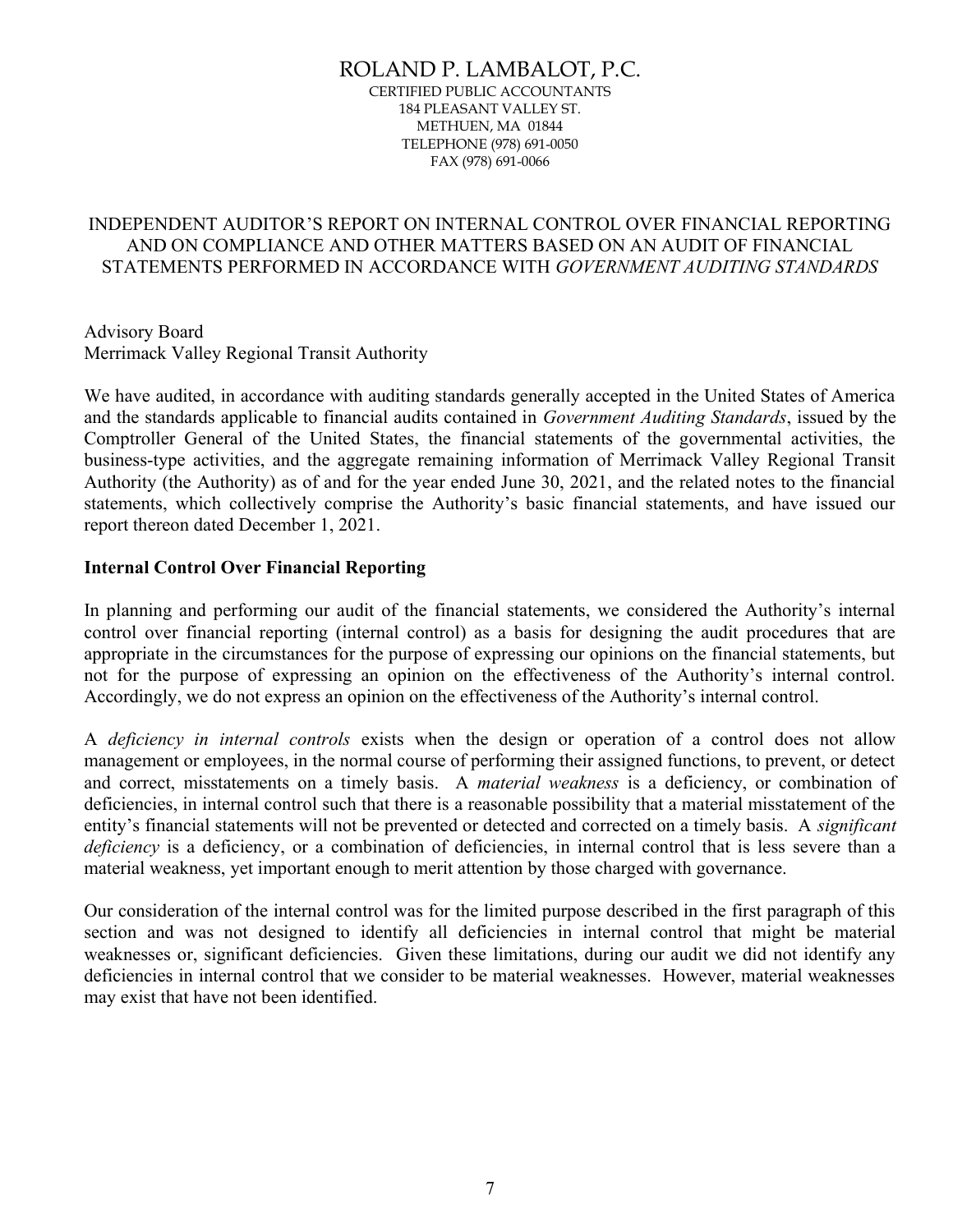# Compliance and Other Matters

As part of obtaining reasonable assurance about whether the Authority's financial statements are free from material misstatement, we performed tests of its compliance with certain provisions of laws, regulations, contracts and grant agreements, noncompliance with which could have a direct and material effect on the determination of financial statements. However, providing an opinion on compliance with those provisions was not an objective of our audit, and accordingly, we do not express such an opinion. The results of our tests disclosed no instances of noncompliance or other matters that are required to be reported under Government Auditing Standards.

# Purpose of the Report

The purpose of this report is solely to describe the scope of our testing of internal control and compliance and the results of that testing, and not to provide an opinion on the effectiveness of the entity's internal control or on compliance. This report is an integral part of an audit performed in accordance with Government Auditing Standards in considering the entity's internal control and compliance. Accordingly, this communication is not suitable for any other purpose.

Roland P. Lambalot, PC

Methuen Massachusetts December 1, 2021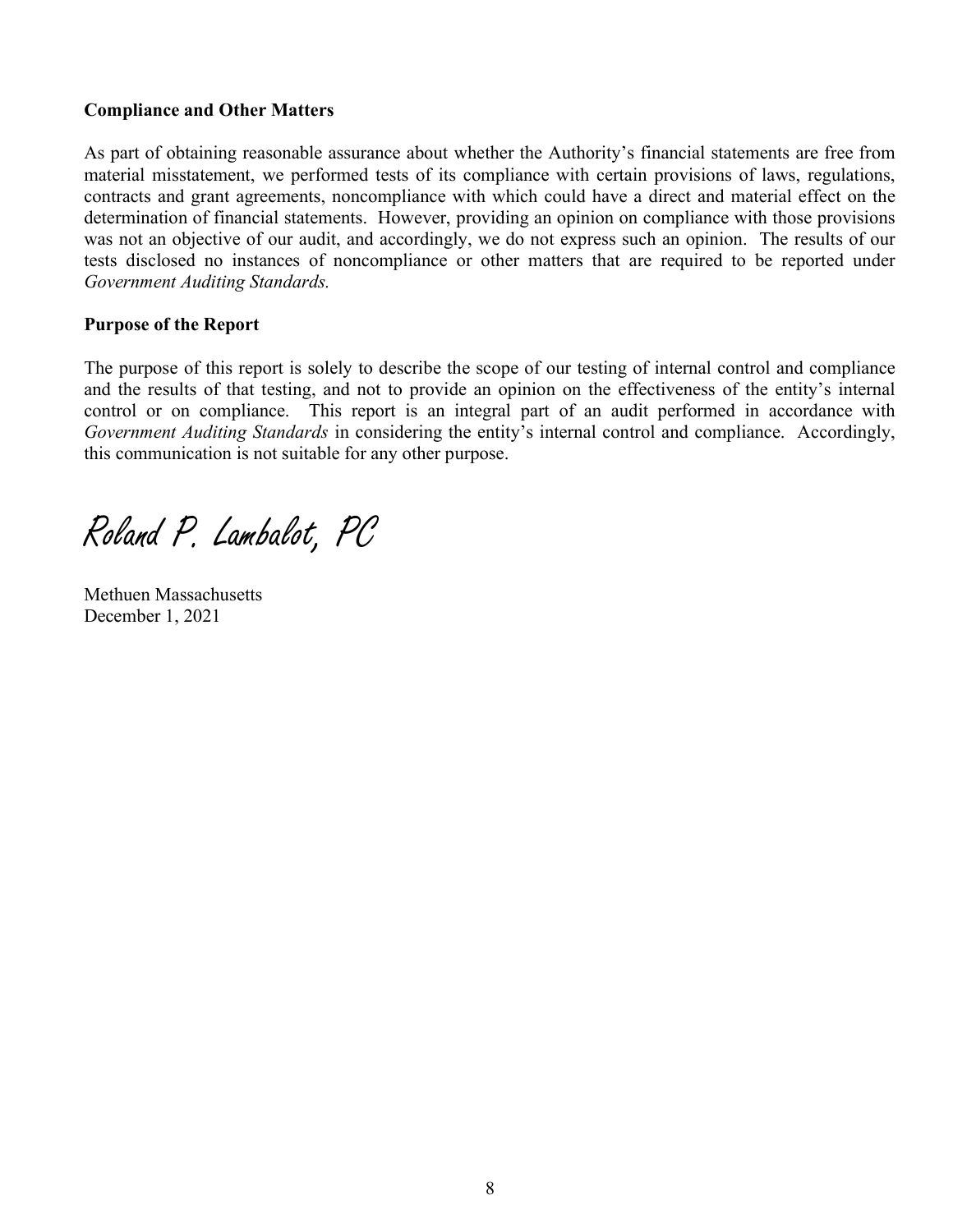(A Component Unit of the Massachusetts Department of Transportation)

Schedule of Findings and Questioned Costs

Year Ended June 30, 2021

### A. SUMMARY OF AUDIT RESULTS

- 1. The independent auditor's report expresses an unqualified opinion on the financial statements of Merrimack Valley Regional Transit Authority.
- 2. No significant deficiencies relating to the audit of the financial statements are reported in the Report on Internal Control Over Financial Reporting and on Compliance and Other Matters Based on an Audit of Financial Statements Performed in According with Government Auditing Standards.
- 3. No instances of noncompliance considered material to the financial statements of Merrimack Valley Regional Transit Authority which would be required to be reported in accordance with Government Auditing Standards were disclosed during the audit.
- 4. No significant deficiencies in internal control over major federal award programs are reported in the Report on Compliance for Each Major Federal Program, Report on Internal Control over Compliance, and Report on the Schedule of Expenditures of Federal Awards Required by the Uniform Guidance for Federal Awards
- 5. The independent auditor's report on compliance for the major federal award programs for Merrimack Valley Regional Transit Authority expresses an unqualified opinion.
- 6. Audit findings that are required to be reported in accordance with Section 200.516 of the Uniform Guidance are reported in this schedule.
- 7. The programs tested as major programs include: Federal Transit Formula Grants (Urbanized Area Formula Program), CFDA No. 20.507
- 8. The threshold for distinguishing Types A and B programs was \$750,000
- 9. Merrimack Valley Regional Transit Authority was determined to be a low-risk auditee.

### B. Findings Related to the Financial Statements

#### Instances of Non-Compliance:

No matters were reported.

### C. Finding and Questioned Costs – Major Federal Award Program Audit

### Instances of Non-Compliance:

No matters were reported.

### Significant Deficiency

No matters were reported.